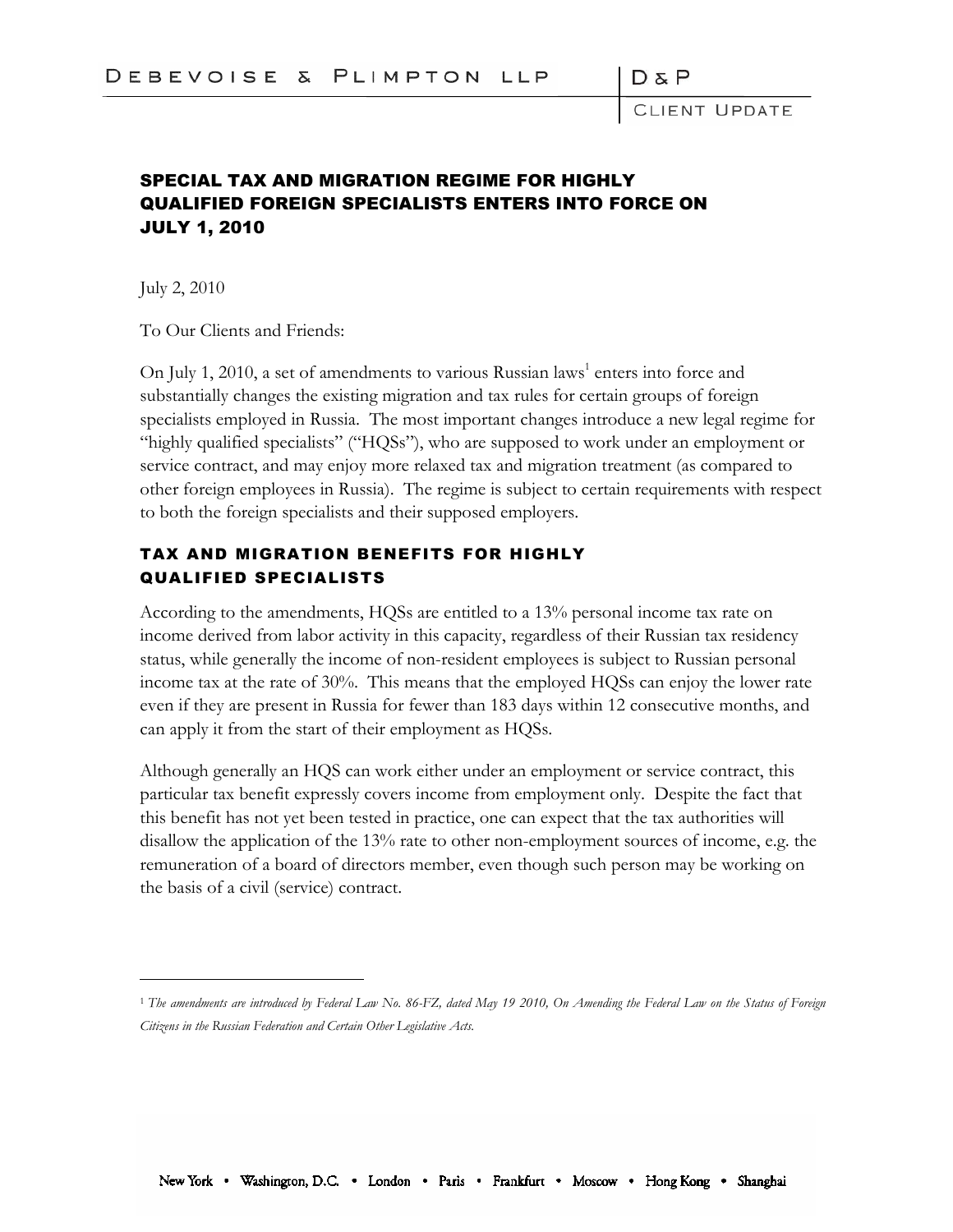D & P<br>CLIENT UPDATE

 $D & P$ 

In addition to a lower personal income rate, employment as an HQS has a range of benefits:

- the employer does not have to obtain an employment permit to hire an HQS (this refers to the permit necessary for an employer; a personal work permit for its employee is still necessary, although now this, too, can be obtained upon more beneficial terms);
- work permits and visas for HQSs are issued for the term of their labor or service contract, limited to a three-year period with an unlimited right of renewal (normally they are limited to one year);
- quotas that limit the quantity of work invitations and work permits are not applicable to HQSs; and
- as for HQSs, the list of grounds for refusal to grant a work permit or residence permit, or withdrawing them, is significantly limited.

## REQUIREMENTS FOR FOREIGN EMPLOYEES SEEKING TO OBTAIN HOS STATUS

A foreign employee can obtain the status of an HQS if he or she has experience, skills or achievements in a certain area (without any restrictions) and, under his or her employment terms, is entitled to compensation of 2 million rubles or more within a period of one year or less (the two million ruble threshold can be further decreased by the Russian Government). The sufficiency of the employee's qualification and competence is left to the employer's discretion, subject to the requirement that it be measured on the basis of objective, true and verifiable information (including, without limitation, references, information provided by professional recruitment organizations, awards, etc.).

## REQUIREMENTS FOR EMPLOYERS SEEKING TO HIRE AN HQS

The option to employ an HQS is available only for Russian commercial and certain noncommercial<sup>2</sup> organizations and duly accredited branches of foreign legal entities (representative offices are not included). In addition, to be eligible for this right, an employer of an HQS

*<sup>2</sup> Non-commercial Russian entities include scientific organizations, organizations of professional education (except for professional religious education) and health care facilities, as well as other organizations operating in the sphere of science, technology and innovation, exploratory development, test run, manpower and training in accordance with Russian state priorities in science, technology and engineering, provided that they are duly accredited as required under Russian law.*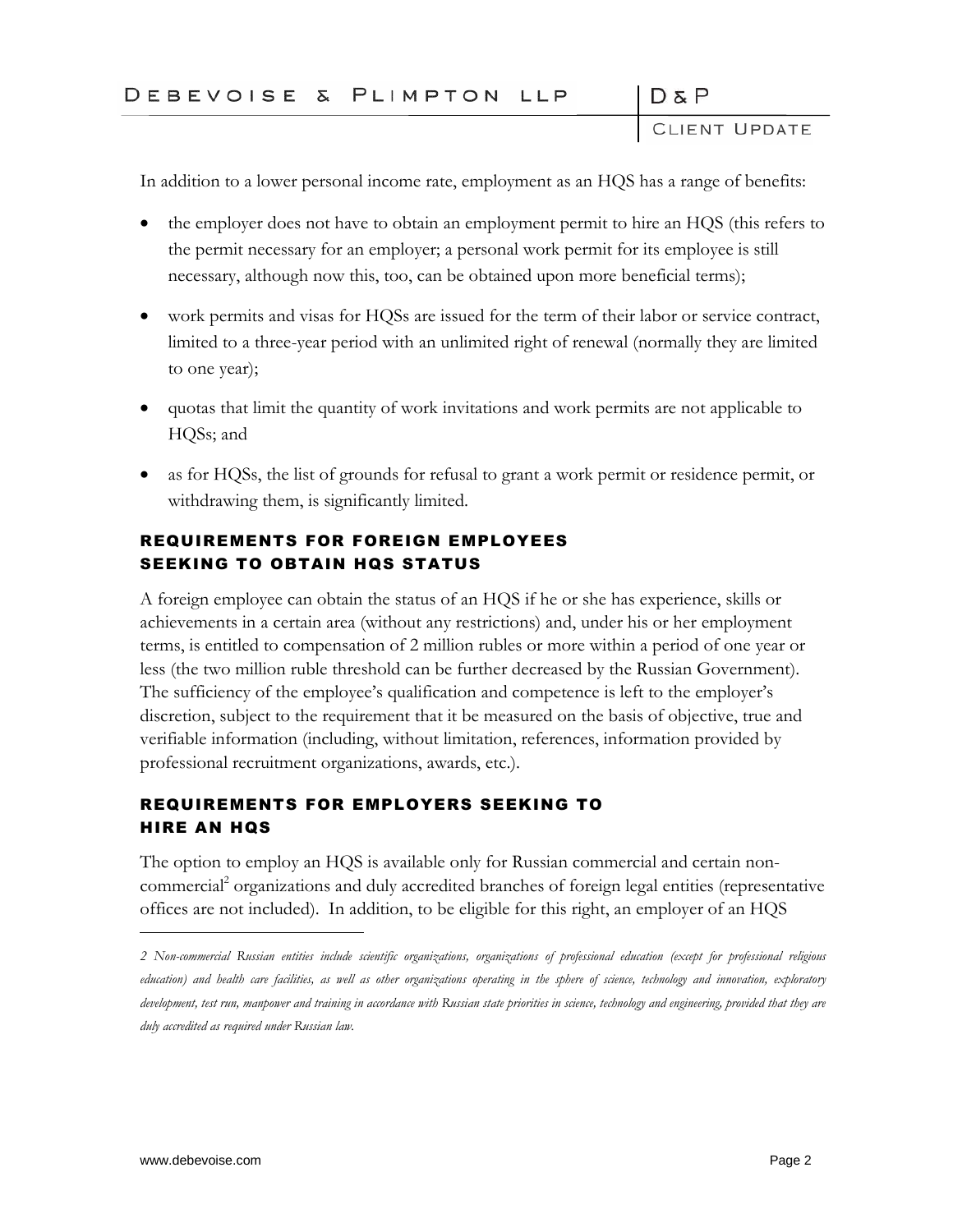$D & P$ 

D & P<br>CLIENT UPDATE

must have no administrative charges for illegal employment of foreign employees for two years prior to the respective application. To exercise the right for employment of an HQS an employer should:

- file the relevant application to the migration authorities with submission of the necessary documents (including educational credentials of a candidate if so required to practice a specific specialization) and the labor or service agreement conditioned on issuance of the work permit);
- issue a written undertaking to compensate any state charges associated with possible deportation of the employee;
- inform the immigration authorities about the tax registration of the HQS within 30 days after the work permit is granted;
- procure voluntary medical insurance for the HQS and his or her accompanying spouse and dependants;
- submit quarterly reports to the immigration authorities on the fulfilment of payment obligations towards an HQS, termination of contracts with an HQS, as well as unpaid leave granted for more than one month within every year; and
- when applying for extension of a work permit, in addition to the documents ordinarily required, file other documentation to prove the registration of the HQS at the place of residence.

If an employer fails to observe its obligations associated with the employment of HQSs, it can be subject to up to a two-year prohibition on continuing or renewing such employment.

Notably, there now exists the possibility for foreign citizens to independently seek to obtain the status of an HQS. It is possible to file an application to the local office of Russian immigration authorities or diplomatic mission (consular office) in their home jurisdiction, prove the experience, skills or achievements in a certain area and agree to have such information disclosed to the public via a special Internet-based information bank and provided to potential employers. Further procedures include negotiating and conclusion of employment or service contracts and are the same as those HQS procedures initiated by employers.